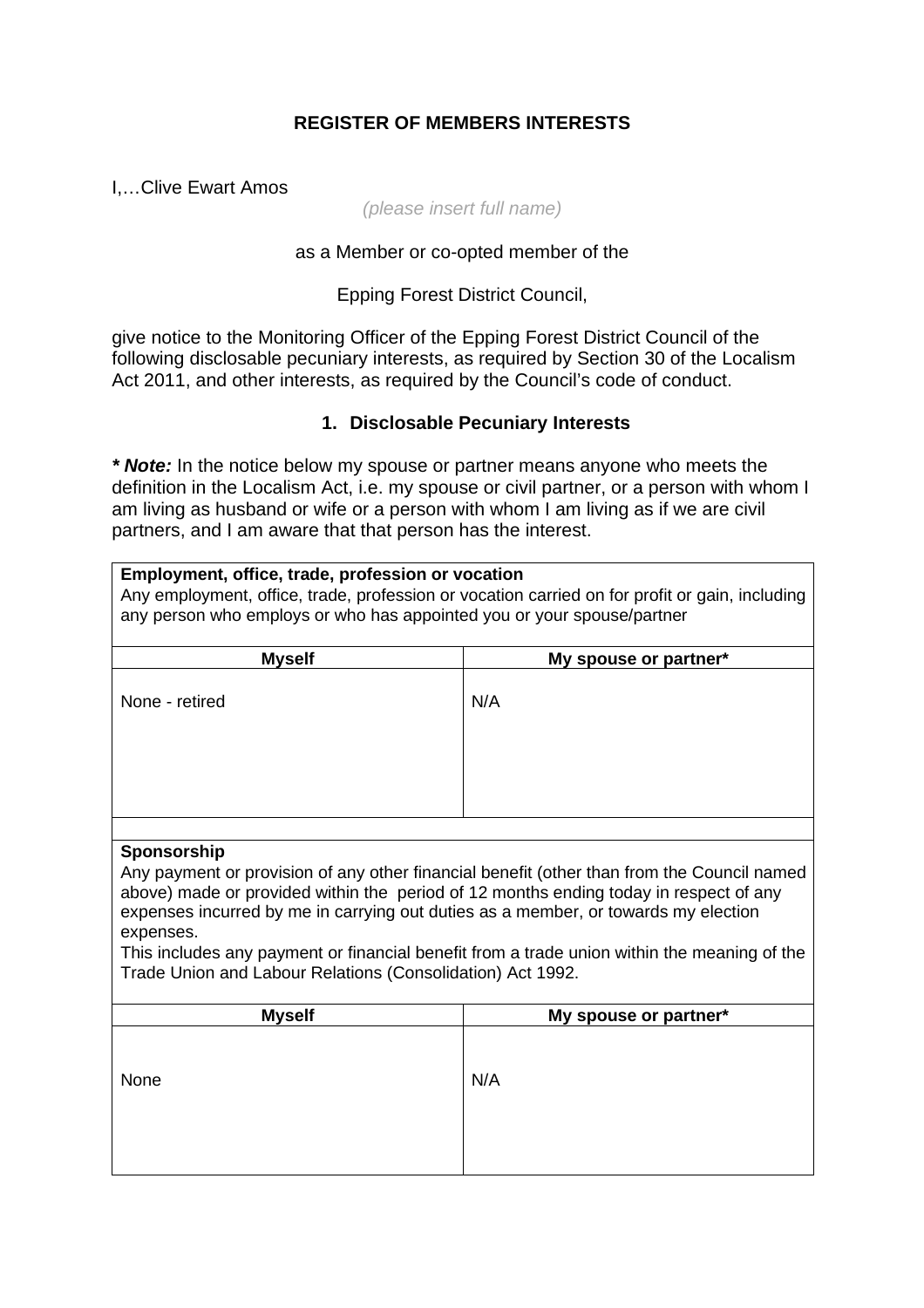## **Contracts**

Any contract which is made between

- me or my spouse or partner\*, or
- a firm in which either of us is a partner, or
- a body corporate of which either of us is a director, or
- a body in the securities of which either of us has a beneficial interest)

and the Council named above—

(a) under which goods or services are to be provided or works are to be executed; and (b) which has not been fully discharged.

| <b>Myself</b> | My spouse or partner* |
|---------------|-----------------------|
|               |                       |
| None          | N/A                   |
|               |                       |
|               |                       |
|               |                       |
|               |                       |
|               |                       |
|               |                       |

### **Land**

Any beneficial interest<sup>1</sup> in land which is within the area of the Council named above.

| <b>Myself</b>                                     | My spouse or partner* |
|---------------------------------------------------|-----------------------|
| Address of land:                                  | Address of land:      |
| 37 Woburn Avenue, Theydon Bois<br>Epping CM16 7JR | N/A                   |

#### **Licences**

Any licence (alone or jointly with others) to occupy land in the area of the Council named above for a month or longer.

| <b>Myself</b> | My spouse or partner* |
|---------------|-----------------------|
|               |                       |
|               |                       |
| None          | N/A                   |
|               |                       |
|               |                       |
|               |                       |
|               |                       |
|               |                       |

<sup>1</sup> Beneficial interest could include land or property which you own, or have a right to occupy (e.g. a tenancy) or receive an income from. This may include your home.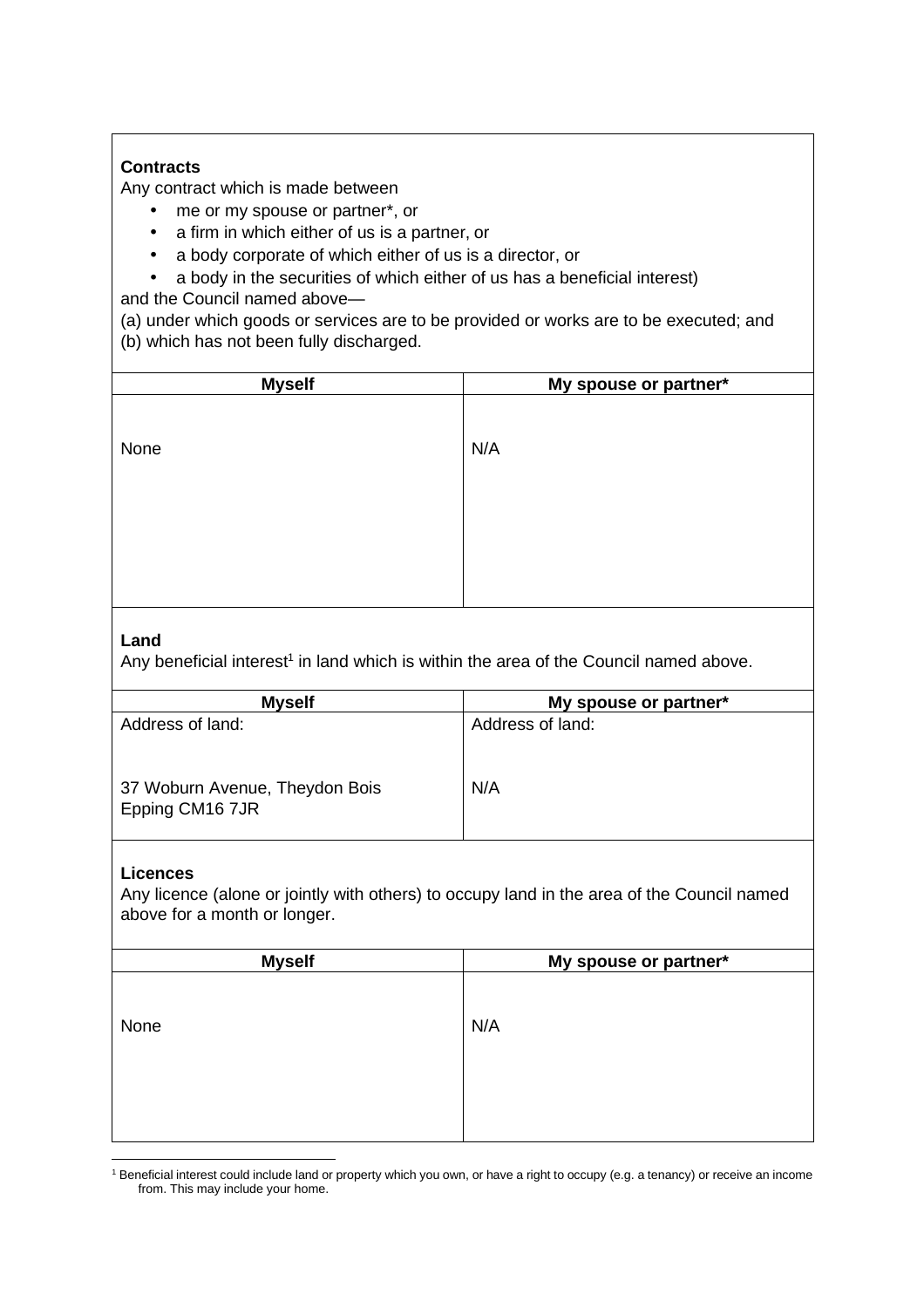### **Corporate tenancies**

Any tenancy where (to my knowledge)—

(a) the landlord is the Council named above; and

(b) the tenant is a body in which I or my spouse or partner\* has a beneficial interest.

| <b>Myself</b>                                                                                                                                                                                                                                                                                                                                                                                                                                                                                                                                                                                                                    | My spouse or partner* |  |
|----------------------------------------------------------------------------------------------------------------------------------------------------------------------------------------------------------------------------------------------------------------------------------------------------------------------------------------------------------------------------------------------------------------------------------------------------------------------------------------------------------------------------------------------------------------------------------------------------------------------------------|-----------------------|--|
| None                                                                                                                                                                                                                                                                                                                                                                                                                                                                                                                                                                                                                             | N/A                   |  |
| Securities <sup>2</sup><br>Any beneficial interest in securities of a body where-<br>(a) that body (to my knowledge) has a place of business or land in the area of the Council<br>named above; and<br>(b) either-<br>(i) the total nominal value of the securities exceeds £25,000 or one hundredth of the total<br>issued share capital of that body; or<br>(ii) if the share capital of that body is of more than one class, the total nominal value of the<br>shares of any one class in which I or my spouse or partner*has a beneficial interest<br>exceeds one hundredth of the total issued share capital of that class. |                       |  |
| <b>Myself</b>                                                                                                                                                                                                                                                                                                                                                                                                                                                                                                                                                                                                                    | My spouse or partner* |  |
| None                                                                                                                                                                                                                                                                                                                                                                                                                                                                                                                                                                                                                             | N/A                   |  |

<sup>&</sup>lt;sup>2</sup> "securities" means shares, debentures, debenture stock, loan stock, bonds, units of a collective investment scheme within the meaning of the Financial Services and Markets Act 2000 and other securities of any description, other than money deposited with a building society.